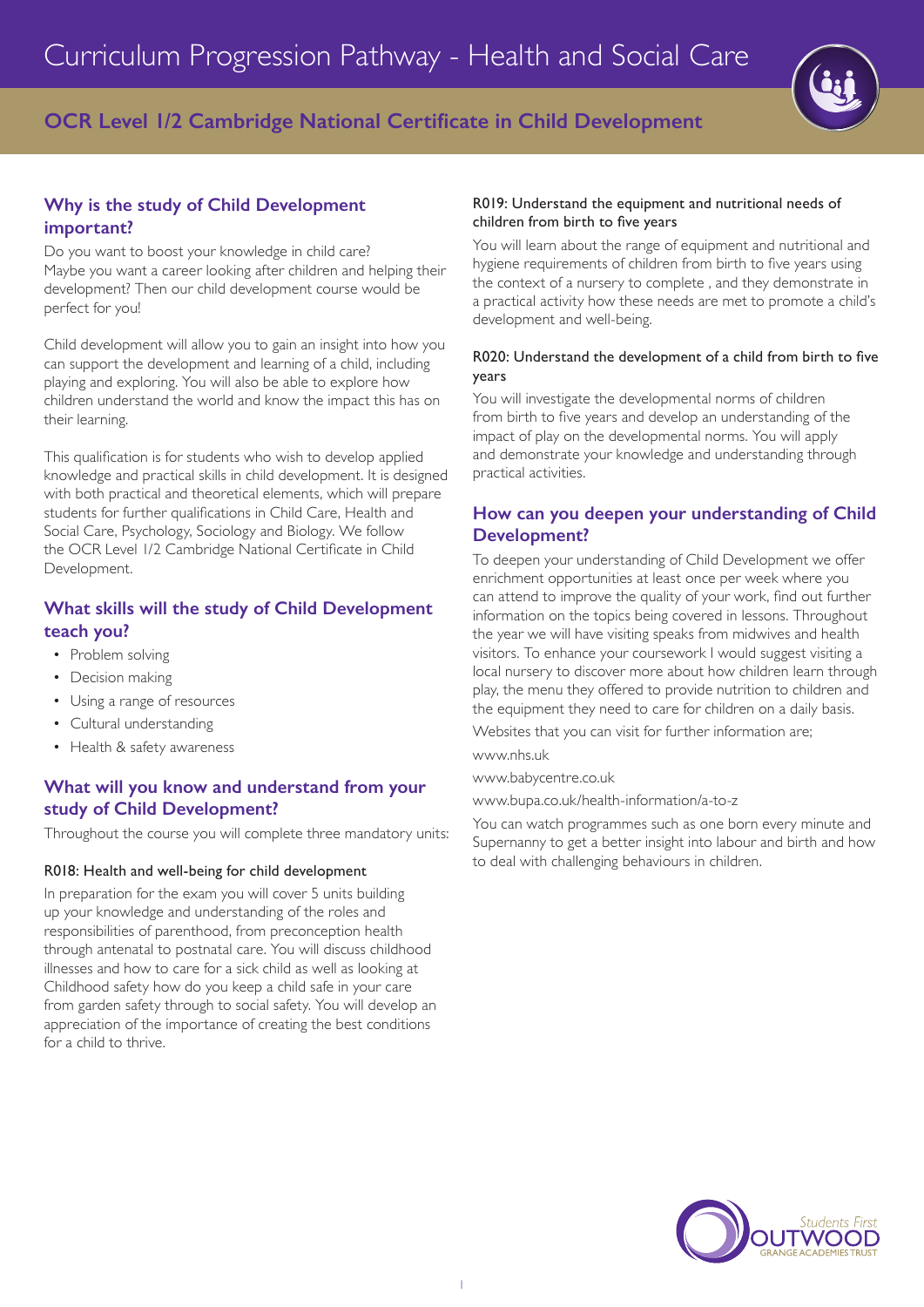### **How are you assessed in Child Development?**

There are 6 assessment points each year that we term Praising Stars©. We assess how students at their current stage of study are on track to reach their end of stage targets which are formulated on aspirational expectation from their KS2 starting points. We make an informed prediction from our holistic assessments based on our subject mapping of expectation across the Child Development curriculum. Throughout the two years you will complete two coursework assignments R019 Understanding the equipment and nutritional needs to children from birth to five years. You will complete four learning outcomes using the context of an onsite nursery researching suitable equipment for room 1 and room 2 in the nursery. Investigating the nutritional needs of babies and children aged 0-6 months, 6-12 months and 1-5 years. You will also complete a practical assessment investigating feeding options for babies 0-6months and advise a working mum what her options are when she returns to work following maternity leave. The 2nd coursework assignment R020 Understand the development of a child from birth to five years will also include four learning outcomes you will learn out areas of development, types and benefits of play in the development of a child and you will also plan and carry out play activities with a child in the age range of 6 months to five years to help them develop in one specific area.

# **Key Assessment Objectives**

#### Distinction at Level 2

Learners will be able to:

- recall, select and apply detailed knowledge and thorough understanding of child development
- present information clearly and accurately, using a wide range of terminology
- apply relevant knowledge, understanding and skills in a range of situations to plan and carry out investigations and tasks effectively, testing their solutions, and working safely
- analyse and evaluate the evidence available, reviewing and adapting their methods where appropriate
- make reasoned judgements and substantiated conclusions
- work confidently and independently to create material which reflects thoughtful planning, skilled development and perceptive evaluation as well as actively demonstrating practical skills at a high level.

#### Pass at Level 2

Learners will be able to:

- recall, select and apply sound knowledge and understanding of child development
- present information clearly and with some accuracy, using a range of terminology
- apply knowledge, understanding and skills in a range of situations to plan and carry out investigations and tasks, testing their solutions, and working safely
- review evidence available, analysing and evaluating information clearly and making some basic adaptations to their methods
- make judgements and draw appropriate conclusions
- work with independence to create material which reflects effective planning, development and evaluation and an ability to demonstrate sound practical skills.

#### Pass at Level 1

Learners will be able to:

- recall, select and apply knowledge and understanding of basic aspects of child development
- present basic information, using limited terminology
- apply limited knowledge, understanding and skills to plan and carry out simple investigations and tasks, with an awareness of the need for safety
- review evidence and draw basic conclusions
- show some evidence of independent work to create material which demonstrates a degree of planning, development and evaluation and limited practical skills.

### **Study of Child Development can lead to a wide range of careers:**

- Classroom Assistant
- Deaf Interpreter
- Educational Psychologist
- Education Welfare Officer
- Health Care Assistant
- Health Promotion Officer
- Holiday Rep
- Life Coach
- Nanny / Au Pair
- Nurse
- Nursery Nurse
- Occupational Therapist
- Physiotherapy Assistant
- Primary School Teacher
- Residential Care Assistant
- School Secretary
- Social Worker
- Speech Therapist
- Support Worker
- Swimming Instructor
- Youth Worker
- Play Specialist
- Midwife
- Paediatrician